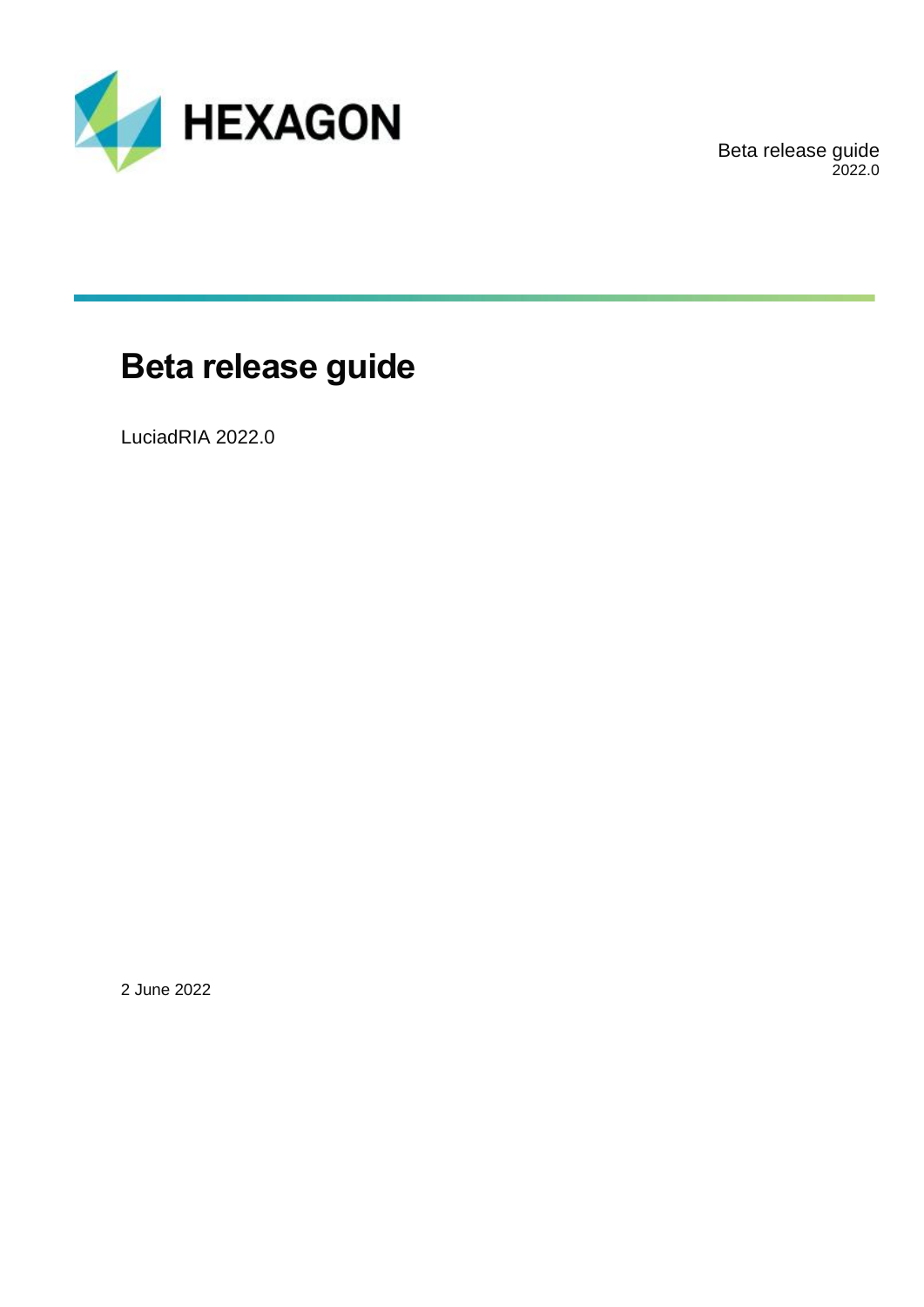

# **Contents**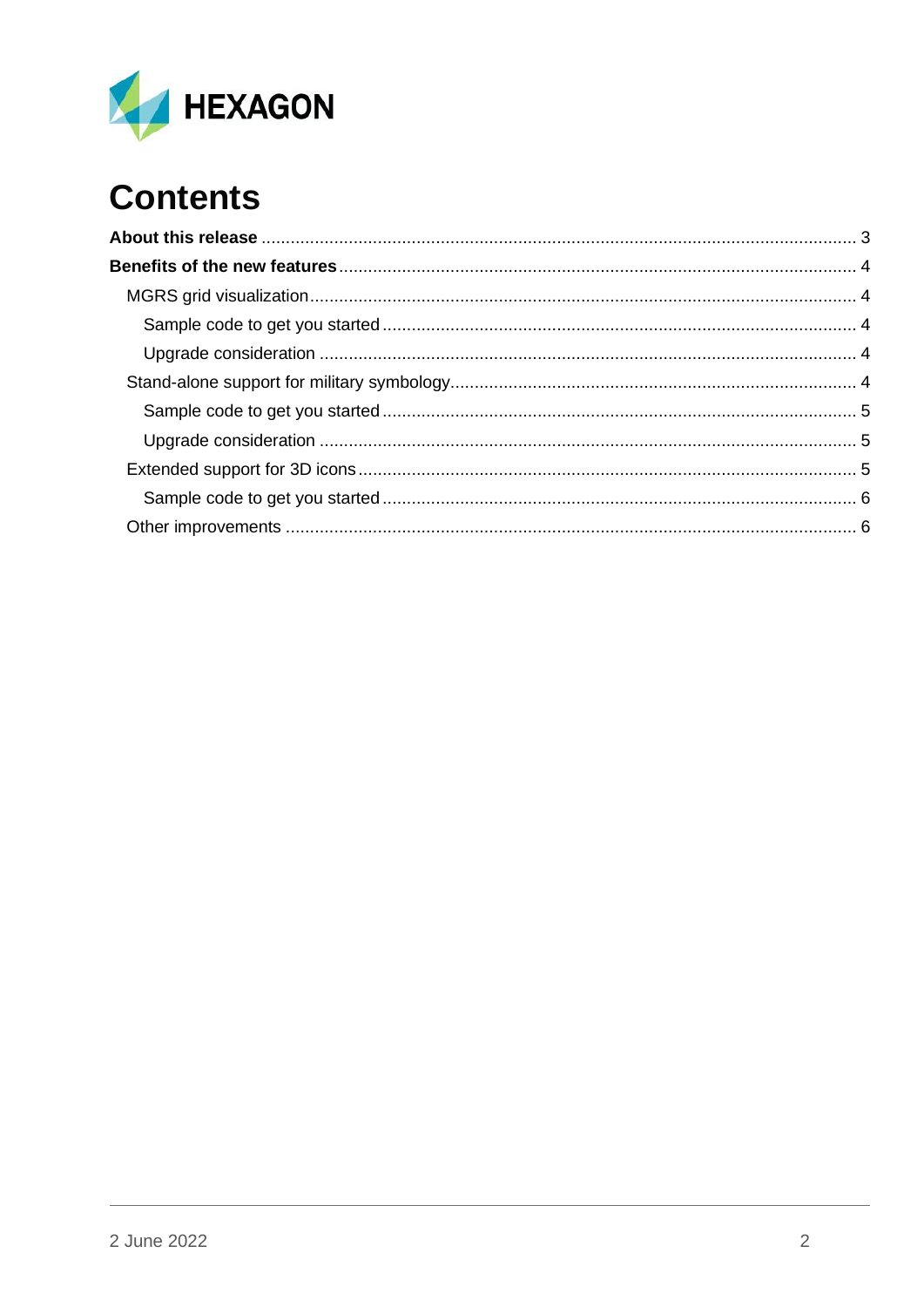

<span id="page-2-0"></span>The 2022.0 release of LuciadRIA focuses on features for our customers active in the Defense domain, and on 3D user experience. We added support for military grids and now offer stand-alone military symbology support, without the need for a supporting web service. Once more, performance and visual quality take a leap forward to ensure smooth user interaction.



*Figure 1: The Luciad Product Portfolio*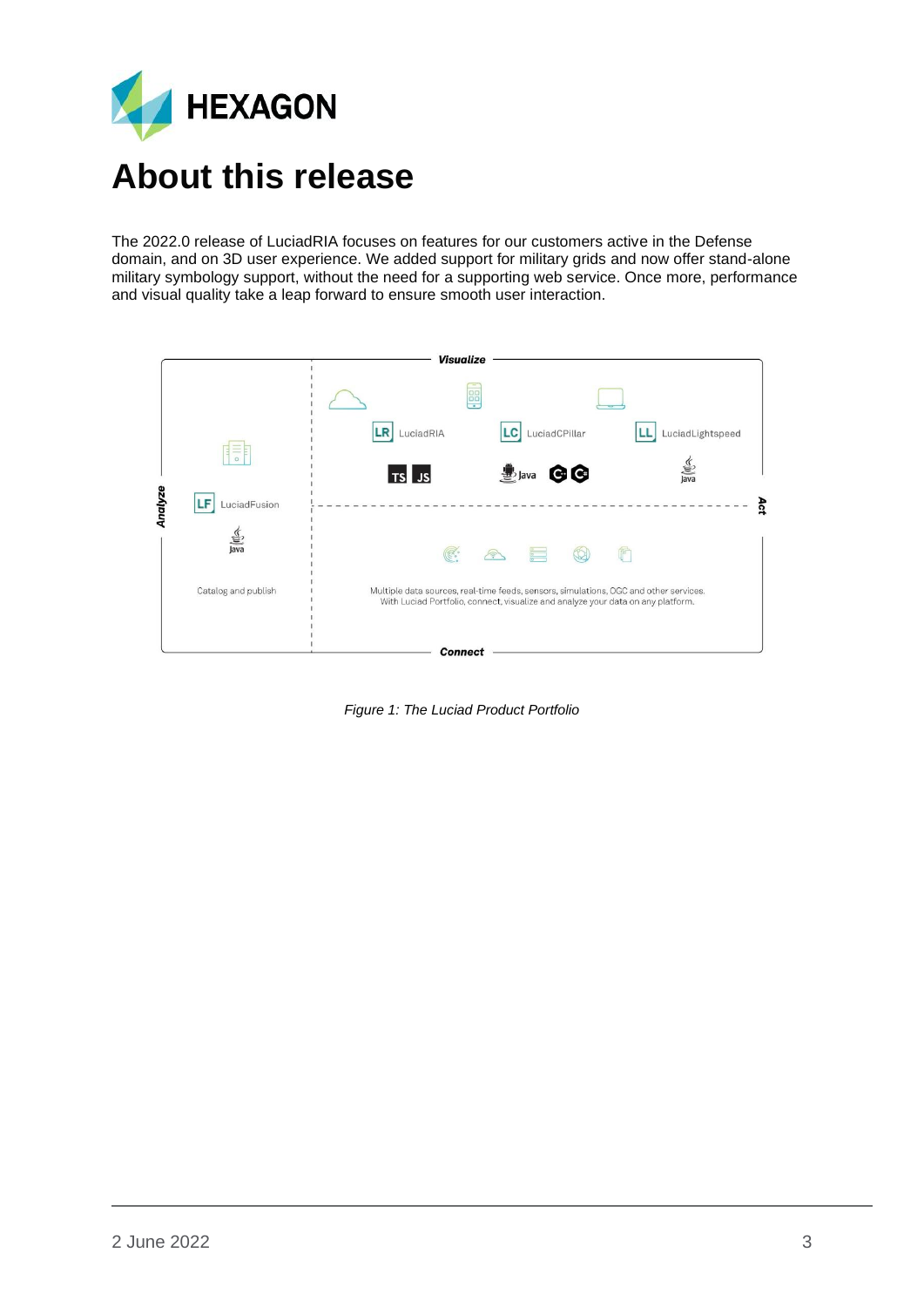

## <span id="page-3-0"></span>**Benefits of the new features**

### <span id="page-3-1"></span>MGRS grid visualization

You can now add a MGRS grid to your LuciadRIA WebGL view.

The Military Grid Reference System (MGRS) is a geocoordinate standard used by NATO. The MGRS is derived from the UTM and UPS grid systems but uses a different labeling convention. The MGRS covers the Earth entirely, dividing it into 60 longitudinal zones, and two polar zones around each pole. The grid is further divided into blocks of 100km by 100km that are refined up to blocks of 1m by 1m. As opposed to a longitude-latitude grid block, a block in an MGRS grid always covers an area of the same size, no matter its location on earth.



*Figure 2: A MGRS grid overlaid on a LuciadRIA 2D map view, illustrating zones, grid cells and their labels*

#### <span id="page-3-2"></span>Sample code to get you started

A new "MGRS Grid sample" has been added. It is included in the LuciadRIA Defense Symbology component.

#### <span id="page-3-3"></span>Upgrade consideration

The MGRS Grid capability is part of the Defense Symbology option for LuciadRIA Pro. The MGRS point format and GARS point format have also been moved to this Defense Symbology option.

### <span id="page-3-4"></span>Stand-alone support for military symbology

LuciadRIA has supported military symbology from its early versions. It makes available the tactical graphics and icons for these standards: APP-6A, APP-6B, APP-6C, AP-6D, Mil-Std-2525B, Mil-Std-2525C and Mil-Std-2525D. For the icons, you can use and seamlessly integrate a LuciadFusion symbology service.

This 2022.0 release extends LuciadRIA to support all these military symbology standards in a standalone mode. You no longer need a symbology service. The icons are all included by default. Next to displaying tactical plans, you can now also preview the icons, or include them in various UI elements. New API has been added to retrieve this preview.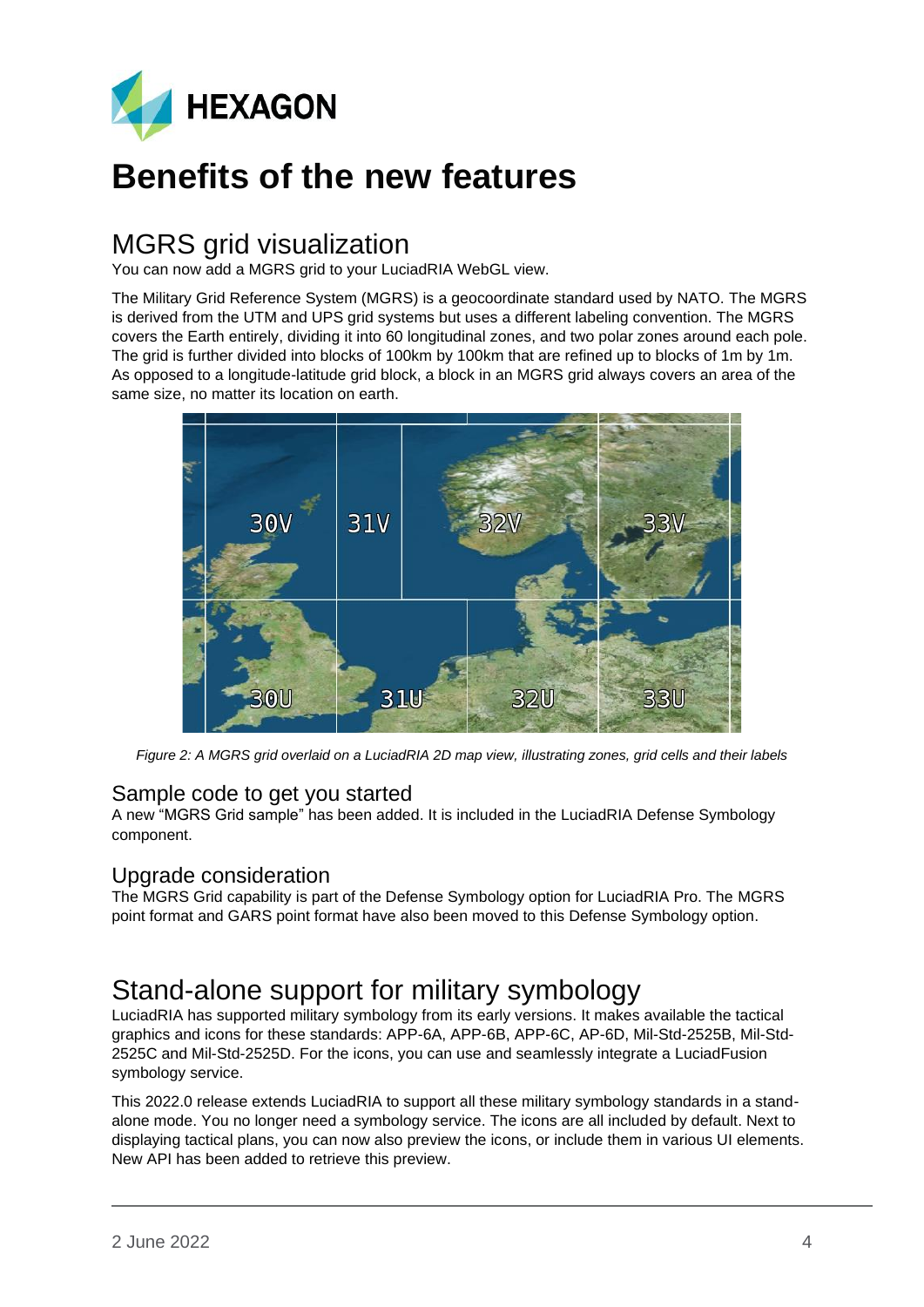

The military symbology support is consistent throughout the Luciad Portfolio. That means that you could opt for a central symbology service offered by LuciadFusion for architectural reasons. On the other hand, you can also choose a solution that uses the local military symbology capability within a portfolio product. It will offer the exact same display.

#### <span id="page-4-0"></span>Sample code to get you started

The existing sample "Military Symbology" has been adapted to use the local icon set.

```
const layer: FeatureLayer = layerMap.get(symbology) as FeatureLayer;<br>const painter: MilitarySymbologyClusteringPainter = (layer.painter as MilitarySymbologyClusteringPainter);
const shape = symbologyNode.createTemplates(layer.model! reference, 0, 0, size)?.[0] ?? null,
const properties = {
  code: symbologyNode.code,
  symbology: symbology,
  modifiers: {}
j.
const feature = new Feature(shape, properties, 1),
comst size: number = 100;<br>
return painter.createSymbolImage(feature, size)<br>
then(function(previewImage: HTMLImageElement | null) {...
```
*Figure 3: The updated sample includes an illustration of the code to generate icon previews*

#### <span id="page-4-1"></span>Upgrade consideration

The military symbology support remains part of the Defense Symbology option for LuciadRIA Pro.



*Figure 4: The "Military Symbology" sample now includes a preview capability. It now supports the symbology sets without the need for an icon service.*

## <span id="page-4-2"></span>Extended support for 3D icons

- LuciadRIA now offers support for transparent parts in 3D icons. The Icon3DStyle has been extended with an option to set transparency. This is disabled by default for performance reasons.
- You can now apply video files as textures on 3D Icons and meshes created by the mesh factory. As API user, you can control the video playback.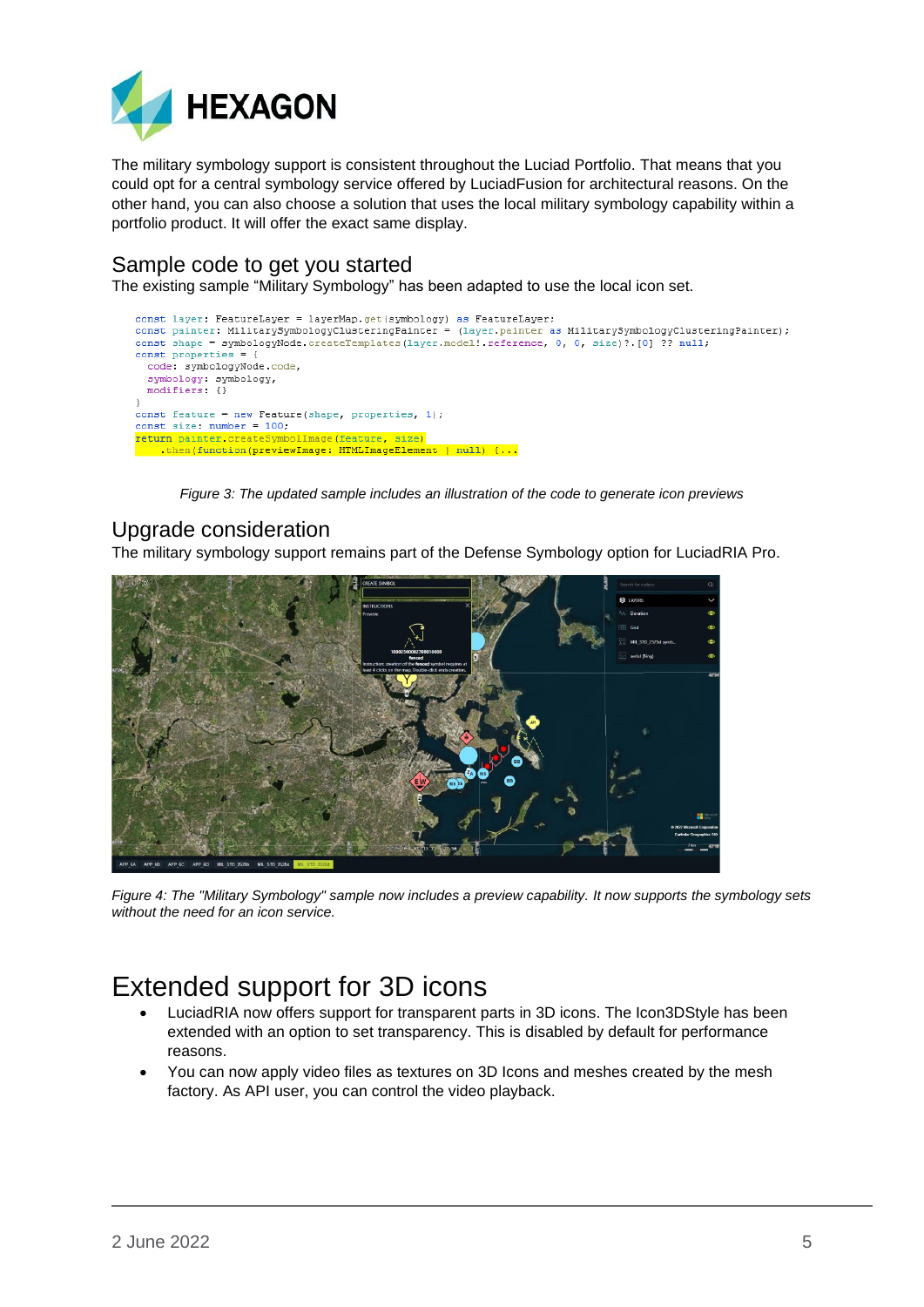



*Figure 5 You can now add 3D icons with transparent parts (left) or apply video feeds as textures (right)*

#### <span id="page-5-0"></span>Sample code to get you started

The knowledge base article "Visualizing 3D icons" and the "3D icons" sample have been extended to reflect the new possibilities.

### <span id="page-5-1"></span>Other improvements

- LuciadRIA can now visualize 3D tilesets that have Crunch (CRN), Khronos KTX2 or Basis textures on devices that have hardware support for DXT texture compression. On devices that have no hardware support for texture compression, memory usage will be higher than on devices with DXT support. By default, LuciadRIA will apply on-the-fly texture compression to 3D tiles data sets where applicable, and on devices that have hardware support for DXT texture compression. Texture compression reduces GPU (Graphics Processing Unit) memory usage.
- LuciadRIA now uses WebGL 2. This ensures that LuciadRIA can evolve and use more powerful graphics. Examples of improvements of WebGL 2 w.r.t WebGL 1 are extended texture support and more powerful shaders.

WebGL 2 is enabled and required by default for LuciadRIA 2022.0. It is already supported today on all browsers that are listed on [https://dev.luciad.com/portal/productDocumentation/LuciadRIA/docs/articles/guide/systemreq](https://dev.luciad.com/portal/productDocumentation/LuciadRIA/docs/articles/guide/systemrequirements.html) [uirements.html.](https://dev.luciad.com/portal/productDocumentation/LuciadRIA/docs/articles/guide/systemrequirements.html)

- LuciadRIA offers additional configuration options for the FeatureLayer API that allow for optimizing specific use cases for better performance. These options offer a choice between fast or robust tessellation and discretization.
- Imagery is now draped on 3D terrain with higher quality, specifically for regions close to the camera. The default configuration has been optimized.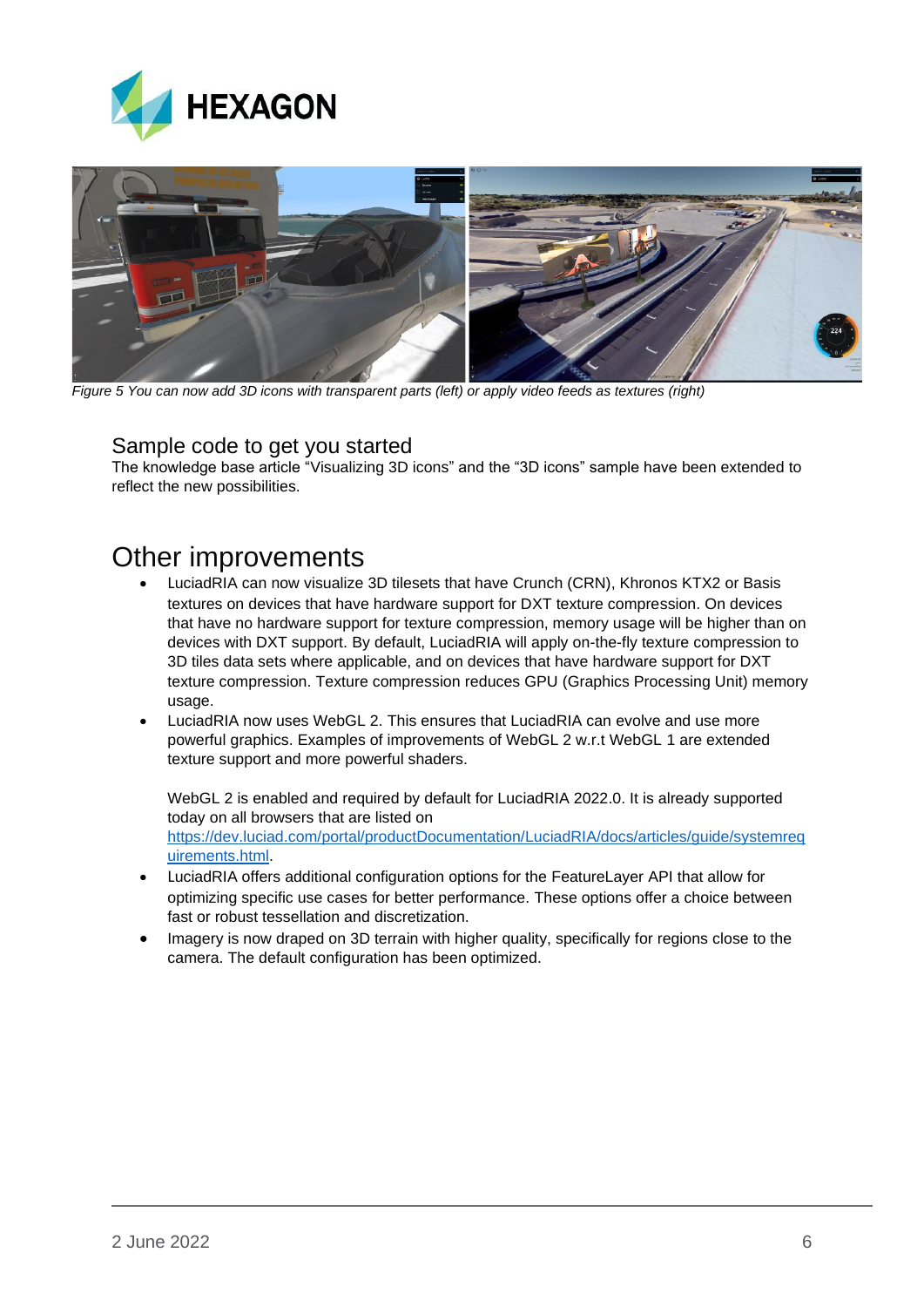



*Figure 6 Draping of imagery over terrain has been improved and default settings have been optimized. This leads to higher resolution of the draped imagery.*

.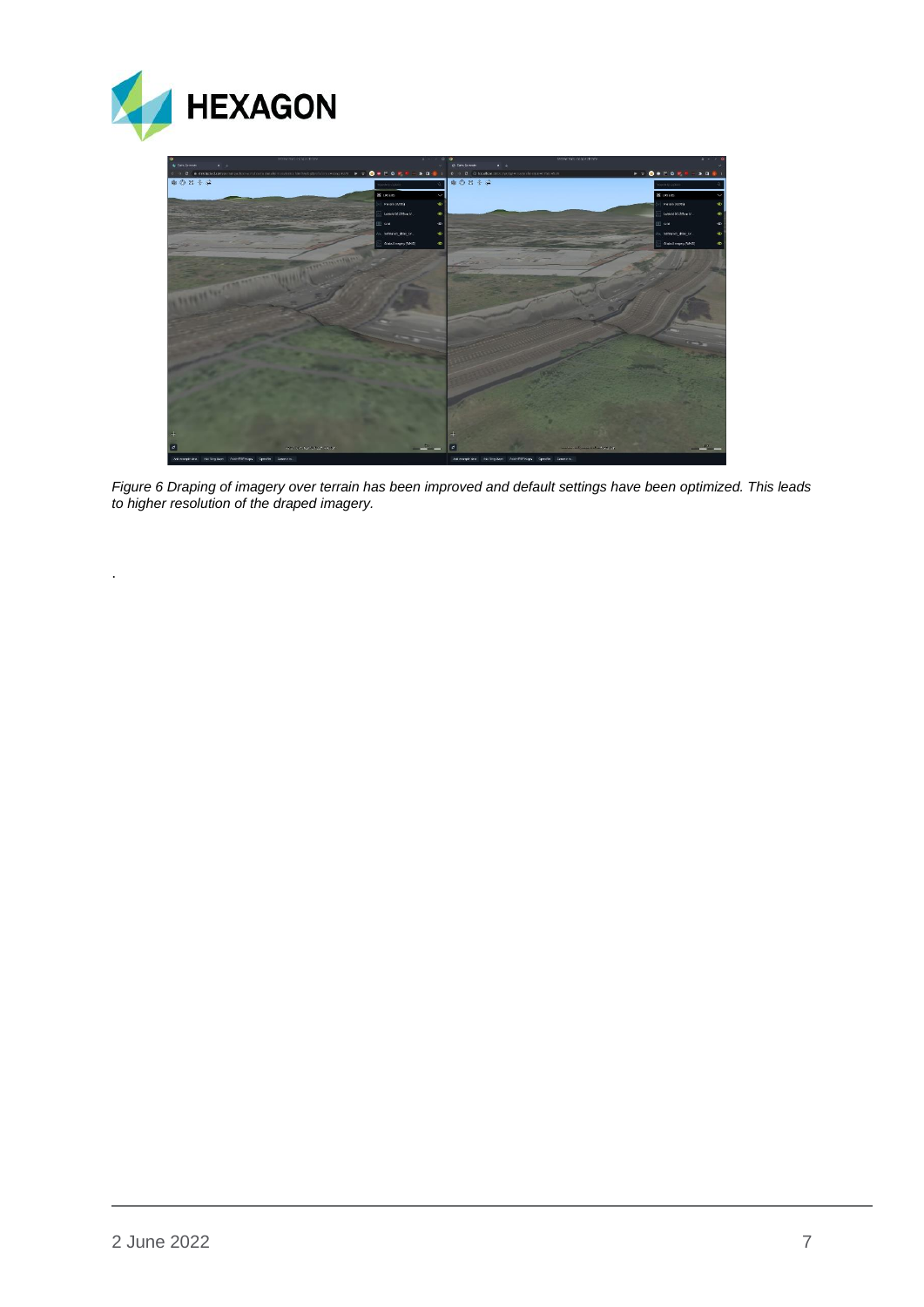

## **About Hexagon**

Hexagon is a global leader in digital reality solutions, combining sensor, software and autonomous technologies. We are putting data to work to boost efficiency, productivity, quality and safety across industrial, manufacturing, infrastructure, public sector, and mobility applications.

Our technologies are shaping production and people-related ecosystems to become increasingly connected and autonomous — ensuring a scalable, sustainable future.

Hexagon's Safety, Infrastructure & Geospatial division improves the performance, efficiency and resilience of vital services. Its Safety & Infrastructure solutions enable smart and safe cities. Its Geospatial software leverages the power of location intelligence.

Hexagon (Nasdaq Stockholm: HEXA B) has approximately 21,000 employees in 50 countries and net sales of approximately 3.8bn EUR. Learn more at [hexagon.com](https://hexagon.com/) and follow us [@HexagonAB.](https://twitter.com/hexagonab)

#### Copyright

© 2022 Hexagon AB and/or its subsidiaries and affiliates. All rights reserved

Warning: The product made the subject of this documentation, including the computer program, icons, graphical symbols, file formats, audio-visual displays and documentation (including this documentation) (collectively, the "Subject Product") may be used only as permitted under the applicable software license agreement, and subject to all limitations and terms applicable to use of the Subject Product therein. The Subject Product contains confidential and proprietary information of Intergraph Corporation, a member of the Hexagon Group of companies ("Hexagon"), its affiliates, and/or third parties. As such, the Subject Product is protected by patent, trademark, copyright and/or trade secret law and may not be transferred, assigned, provided, or otherwise made available to any third party in violation of applicable terms and conditions cited further below.

#### Terms of Use

By installing, copying, downloading, accessing, viewing, or otherwise using the Subject Product, you agree to be bound by the terms of the EULA found here: [https://www.hexagonsafetyinfrastructure.com/-/media/Legal/Hexagon/SI/Licenses/EULA\\_SA\\_SIG-](https://www.hexagonsafetyinfrastructure.com/-/media/Legal/Hexagon/SI/Licenses/EULA_SA_SIG-Eng_062021.pdf)[Eng\\_062021.pdf.](https://www.hexagonsafetyinfrastructure.com/-/media/Legal/Hexagon/SI/Licenses/EULA_SA_SIG-Eng_062021.pdf)

#### **Disclaimers**

Hexagon and its suppliers believe the information in this publication is accurate as of its publication date. Hexagon is not responsible for any error that may appear in this document. The information and the software discussed in this document are subject to change without notice.

Language Translation Disclaimer: The official version of the Documentation is in English. Any translation of this document into a language other than English is not an official version and has been provided for convenience only. Some portions of a translation may have been created using machine translation. Any translation is provided "as is." Any discrepancies or differences occurring in a translation versus the official English version are not binding and have no legal effect for compliance or enforcement purposes. Hexagon disclaims any and all warranties, whether express or implied, as to the accuracy of any translation.

Reasonable efforts have been made to provide an accurate translation; however, no translation, whether automated or provided by human translators is perfect. If any questions arise related to the accuracy of the information contained in a translated version of Documentation, please refer to its official English version. Additionally, some text, graphics, PDF documents, and/or other accompanying material may not have been translated.